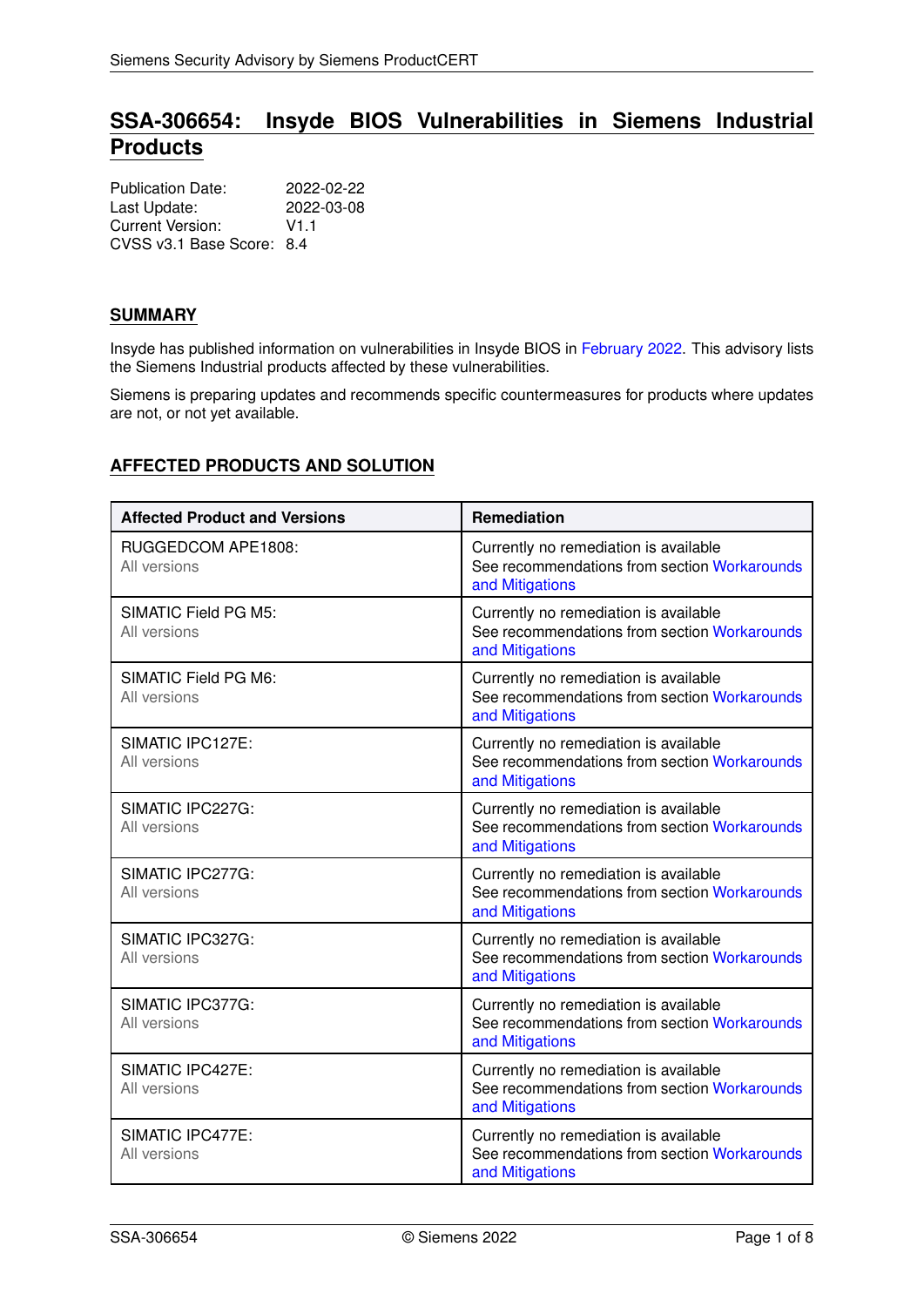| SIMATIC IPC477E Pro:<br>All versions | Currently no remediation is available<br>See recommendations from section Workarounds<br>and Mitigations |
|--------------------------------------|----------------------------------------------------------------------------------------------------------|
| SIMATIC IPC627E:<br>All versions     | Currently no remediation is available<br>See recommendations from section Workarounds<br>and Mitigations |
| SIMATIC IPC647E:<br>All versions     | Currently no remediation is available<br>See recommendations from section Workarounds<br>and Mitigations |
| SIMATIC IPC677E:<br>All versions     | Currently no remediation is available<br>See recommendations from section Workarounds<br>and Mitigations |
| SIMATIC IPC847E:<br>All versions     | Currently no remediation is available<br>See recommendations from section Workarounds<br>and Mitigations |
| SIMATIC ITP1000:<br>All versions     | Currently no remediation is available<br>See recommendations from section Workarounds<br>and Mitigations |

# <span id="page-1-0"></span>**WORKAROUNDS AND MITIGATIONS**

Siemens has identified the following specific workarounds and mitigations that customers can apply to reduce the risk:

• As a prerequisite for an attack, an attacker must be able to run untrusted code on affected systems. Siemens recommends limiting the possibilities to run untrusted code

# **GENERAL SECURITY RECOMMENDATIONS**

As a general security measure, Siemens strongly recommends to protect network access to devices with appropriate mechanisms. In order to operate the devices in a protected IT environment, Siemens recommends to configure the environment according to Siemens' operational guidelines for Industrial Security (Download: [https://www.siemens.com/cert/operational-guidelines-industrial-security\)](https://www.siemens.com/cert/operational-guidelines-industrial-security), and to follow the recommendations in the product manuals.

Additional information on Industrial Security by Siemens can be found at: [https://www.siemens.com/](https://www.siemens.com/industrialsecurity) [industrialsecurity](https://www.siemens.com/industrialsecurity)

# **PRODUCT DESCRIPTION**

SIMATIC Field PG is a mobile, industry-standard programming device for automation engineers with all commonly used interfaces for industrial applications that also brings pre-installed SIMATIC engineering software.

SIMATIC IPC (Industrial PC) is the hardware platform for PC-based automation from Siemens.

# **VULNERABILITY CLASSIFICATION**

The vulnerability classification has been performed by using the CVSS scoring system in version 3.1 (CVSS v3.1) [\(https://www.first.org/cvss/\)](https://www.first.org/cvss/). The CVSS environmental score is specific to the customer's environment and will impact the overall CVSS score. The environmental score should therefore be individually defined by the customer to accomplish final scoring.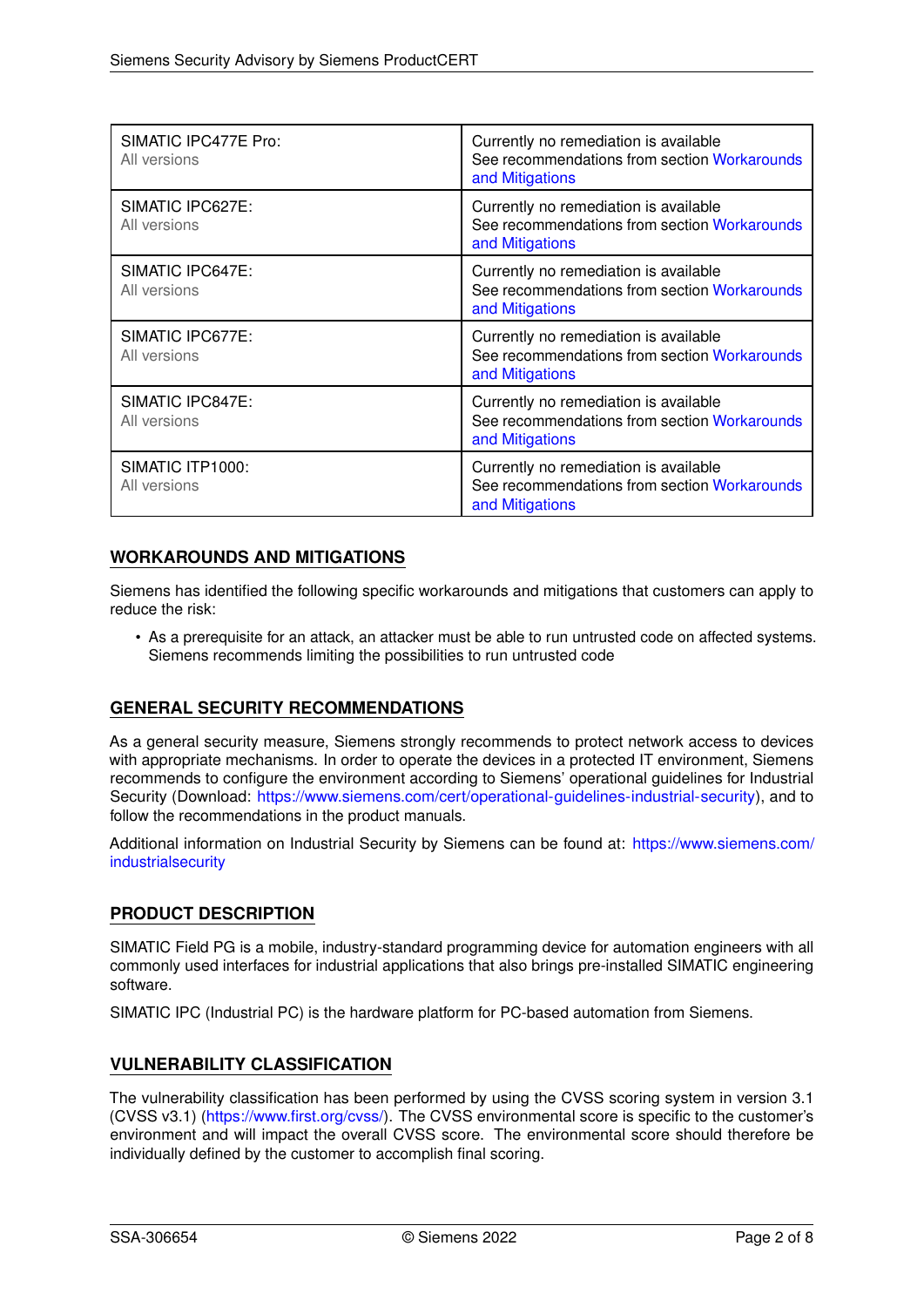An additional classification has been performed using the CWE classification, a community-developed list of common software security weaknesses. This serves as a common language and as a baseline for weakness identification, mitigation, and prevention efforts. A detailed list of CWE classes can be found at: [https://cwe.mitre.org/.](https://cwe.mitre.org/)

# Vulnerability CVE-2020-5953

A vulnerability exists in System Management Interrupt (SWSMI) handler of InsydeH2O UEFI Firmware code located in SWSMI handler that dereferences gRT (EFI\_RUNTIME\_SERVICES) pointer to call a GetVariable service, which is located outside of SMRAM. This can result in code execution in SMM (escalating privilege from ring 0 to ring -2).

| CVSS v3.1 Base Score | 7.5                                                        |
|----------------------|------------------------------------------------------------|
| <b>CVSS Vector</b>   | CVSS:3.1/AV:L/AC:H/PR:H/UI:N/S:C/C:H/I:H/A:H/E:P/RL:O/RC:C |
| CWE                  | CWE-822: Untrusted Pointer Dereference                     |

# Vulnerability CVE-2020-27339

In the kernel in Insyde InsydeH2O 5.x, certain SMM drivers did not correctly validate the CommBuffer and CommBufferSize parameters, allowing callers to corrupt either the firmware or the OS memory. The fixed versions for this issue in the AhciBusDxe, IdeBusDxe, NvmExpressDxe, SdHostDriverDxe, and SdMmcDeviceDxe drivers are 05.16.25, 05.26.25, 05.35.25, 05.43.25, and 05.51.25 (for Kernel 5.1 through 5.5).

| CVSS v3.1 Base Score | 6.7                                                        |
|----------------------|------------------------------------------------------------|
| CVSS Vector          | CVSS:3.1/AV:L/AC:L/PR:H/UI:N/S:U/C:H/I:H/A:H/E:P/RL:O/RC:C |
| <b>CWE</b>           | CWE-269: Improper Privilege Management                     |

# Vulnerability CVE-2021-33625

An issue was discovered in Kernel 5.x in Insyde InsydeH2O, affecting HddPassword. Software SMI services that use the Communicate() function of the EFI\_SMM\_COMMUNICATION\_PROTOCOL do not check whether the address of the buffer is valid, which allows use of SMRAM, MMIO, or OS kernel addresses.

| CVSS v3.1 Base Score | 75                                                            |
|----------------------|---------------------------------------------------------------|
| <b>CVSS Vector</b>   | CVSS:3.1/AV:L/AC:H/PR:H/UI:N/S:C/C:H/I:H/A:H/E:P/RL:O/RC:C    |
| CWE                  | CWE-119: Improper Restriction of Operations within the Bounds |
|                      | of a Memory Buffer                                            |

# Vulnerability CVE-2021-33626

In the kernel in Insyde InsydeH2O 5.x, certain SMM drivers did not correctly validate the CommBuffer and CommBufferSize parameters, allowing callers to corrupt either the firmware or the OS memory. The fixed versions for this issue in the PnpSmm, SmmResourceCheckDxe, and BeepStatusCode drivers are 05.08.23, 05.16.23, 05.26.23, 05.35.23, 05.43.23, and 05.51.23 (for Kernel 5.0 through 5.5).

| CVSS v3.1 Base Score | 7 R                                                        |
|----------------------|------------------------------------------------------------|
| CVSS Vector          | CVSS:3.1/AV:L/AC:L/PR:L/UI:N/S:U/C:H/I:H/A:H/E:P/RL:O/RC:C |
| CWE                  | CWE-829: Inclusion of Functionality from Untrusted Control |
|                      | Sphere                                                     |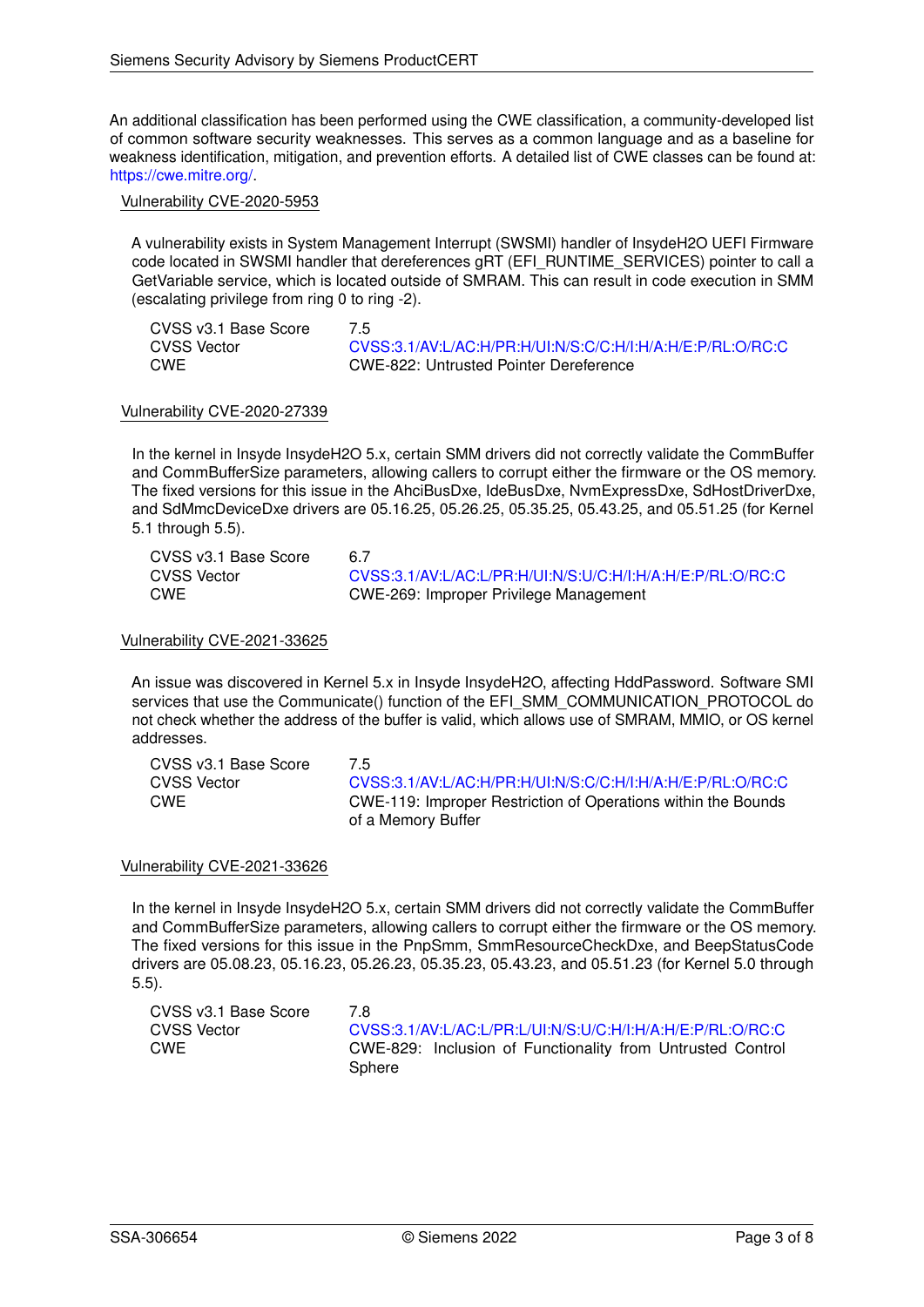An issue was discovered in Insyde InsydeH2O 5.x, affecting FwBlockServiceSmm. Software SMI services that use the Communicate() function of the EFI\_SMM\_COMMUNICATION\_PROTOCOL do not check whether the address of the buffer is valid, which allows use of SMRAM, MMIO, or OS kernel addresses.

CVSS v3.1 Base Score 8.2

CVSS Vector [CVSS:3.1/AV:L/AC:L/PR:H/UI:N/S:C/C:H/I:H/A:H/E:P/RL:O/RC:C](https://www.first.org/cvss/calculator/3.1#CVSS:3.1/AV:L/AC:L/PR:H/UI:N/S:C/C:H/I:H/A:H/E:P/RL:O/RC:C) CWE CWE-119: Improper Restriction of Operations within the Bounds of a Memory Buffer

#### Vulnerability CVE-2021-41837

An issue was discovered in AhciBusDxe in the kernel 5.0 through 5.5 in Insyde InsydeH2O. Because of an Untrusted Pointer Dereference that causes SMM memory corruption, an attacker may be able to write fixed or predictable data to SMRAM. Exploiting this issue could lead to escalating privileges to SMM.

CVSS v3.1 Base Score 8.2

CVSS Vector [CVSS:3.1/AV:L/AC:L/PR:H/UI:N/S:C/C:H/I:H/A:H/E:P/RL:O/RC:C](https://www.first.org/cvss/calculator/3.1#CVSS:3.1/AV:L/AC:L/PR:H/UI:N/S:C/C:H/I:H/A:H/E:P/RL:O/RC:C) CWE CWE-119: Improper Restriction of Operations within the Bounds of a Memory Buffer

# Vulnerability CVE-2021-41838

An issue was discovered in SdHostDriver in the kernel 5.0 through 5.5 in Insyde InsydeH2O. There is an SMM callout that allows an attacker to access the System Management Mode and execute arbitrary code. This occurs because of a Numeric Range Comparison Without a Minimum Check.

CVSS v3.1 Base Score 8.2<br>CVSS Vector 6.7%

CVSS Vector [CVSS:3.1/AV:L/AC:L/PR:H/UI:N/S:C/C:H/I:H/A:H/E:P/RL:O/RC:C](https://www.first.org/cvss/calculator/3.1#CVSS:3.1/AV:L/AC:L/PR:H/UI:N/S:C/C:H/I:H/A:H/E:P/RL:O/RC:C)<br>CWE-119: Improper Restriction of Operations within the Bounds CWE CWE-119: Improper Restriction of Operations within the Bounds of a Memory Buffer

# Vulnerability CVE-2021-41839

An issue was discovered in NvmExpressDxe in the kernel 5.0 through 5.5 in Insyde InsydeH2O. Because of an Untrusted Pointer Dereference that causes SMM memory corruption, an attacker may be able to write fixed or predictable data to SMRAM. Exploiting this issue could lead to escalating privileges to SMM.

CVSS v3.1 Base Score 8.2

CVSS Vector [CVSS:3.1/AV:L/AC:L/PR:H/UI:N/S:C/C:H/I:H/A:H/E:P/RL:O/RC:C](https://www.first.org/cvss/calculator/3.1#CVSS:3.1/AV:L/AC:L/PR:H/UI:N/S:C/C:H/I:H/A:H/E:P/RL:O/RC:C)<br>CWE CWE-476: NULL Pointer Dereference CWE CWE-476: NULL Pointer Dereference

#### Vulnerability CVE-2021-41840

An issue was discovered in NvmExpressDxe in the kernel 5.0 through 5.5 in Insyde InsydeH2O. There is an SMM callout that allows an attacker to access the System Management Mode and execute arbitrary code. This occurs because of Inclusion of Functionality from an Untrusted Control Sphere.

| CVSS v3.1 Base Score | 8.2                                                           |
|----------------------|---------------------------------------------------------------|
| CVSS Vector          | CVSS:3.1/AV:L/AC:L/PR:H/UI:N/S:C/C:H/I:H/A:H/E:P/RL:O/RC:C    |
| <b>CWE</b>           | CWE-770: Allocation of Resources Without Limits or Throttling |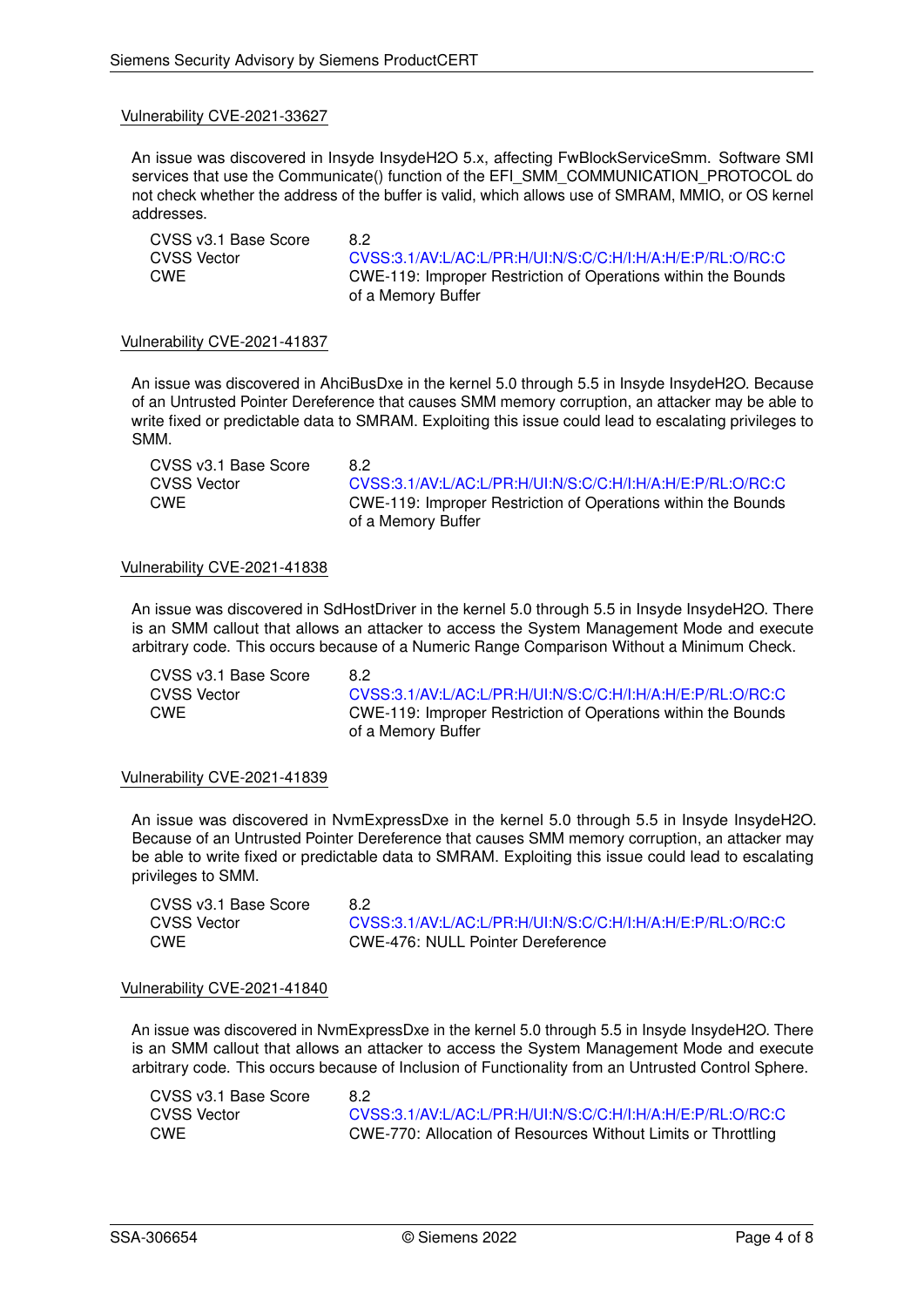An issue was discovered in AhciBusDxe in the kernel 5.0 through 5.5 in Insyde InsydeH2O. There is an SMM callout that allows an attacker to access the System Management Mode and execute arbitrary code. This occurs because of Inclusion of Functionality from an Untrusted Control Sphere.

CVSS v3.1 Base Score 8.2<br>CVSS Vector 6.1

[CVSS:3.1/AV:L/AC:L/PR:H/UI:N/S:C/C:H/I:H/A:H/E:P/RL:O/RC:C](https://www.first.org/cvss/calculator/3.1#CVSS:3.1/AV:L/AC:L/PR:H/UI:N/S:C/C:H/I:H/A:H/E:P/RL:O/RC:C) CWE CWE-829: Inclusion of Functionality from Untrusted Control Sphere

#### Vulnerability CVE-2021-42059

An issue was discovered in Insyde InsydeH2O Kernel 5.0 before 05.08.41, Kernel 5.1 before 05.16.41, Kernel 5.2 before 05.26.41, Kernel 5.3 before 05.35.41, and Kernel 5.4 before 05.42.20. A stack-based buffer overflow leads toarbitrary code execution in UEFI DisplayTypeDxe DXE driver.

| CVSS v3.1 Base Score | 6.7 |
|----------------------|-----|
| CVSS Vector          | CV  |
| CWE                  | C٧  |

[CVSS:3.1/AV:L/AC:L/PR:H/UI:N/S:U/C:H/I:H/A:H/E:P/RL:O/RC:C](https://www.first.org/cvss/calculator/3.1#CVSS:3.1/AV:L/AC:L/PR:H/UI:N/S:U/C:H/I:H/A:H/E:P/RL:O/RC:C) CWE CWE-787: Out-of-bounds Write

#### Vulnerability CVE-2021-42060

An issue was discovered in Insyde InsydeH2O Kernel 5.0 through 05.08.41, Kernel 5.1 through 05.16.41, Kernel 5.2 before 05.23.22, and Kernel 5.3 before 05.32.22. An Int15ServiceSmm SMM callout vulnerability allows an attacker to hijack execution flow of code running in System Management Mode. Exploiting this issue could lead to escalating privileges to SMM.

CVSS v3.1 Base Score 8.2

CVSS Vector [CVSS:3.1/AV:L/AC:L/PR:H/UI:N/S:C/C:H/I:H/A:H/E:P/RL:O/RC:C](https://www.first.org/cvss/calculator/3.1#CVSS:3.1/AV:L/AC:L/PR:H/UI:N/S:C/C:H/I:H/A:H/E:P/RL:O/RC:C) CWE CWE-20: Improper Input Validation

# Vulnerability CVE-2021-42113

An issue was discovered in StorageSecurityCommandDxe in Insyde InsydeH2O with Kernel 5.1 before 05.14.28, Kernel 5.2 before 05.24.28, and Kernel 5.3 before 05.32.25. An SMM callout vulnerability allows an attacker to hijack execution flow of code running in System Management Mode. Exploiting this issue could lead to escalating privileges to SMM.

| CVSS v3.1 Base Score | 8.2                                                        |
|----------------------|------------------------------------------------------------|
| CVSS Vector          | CVSS:3.1/AV:L/AC:L/PR:H/UI:N/S:C/C:H/I:H/A:H/E:P/RL:O/RC:C |
| CWE                  | CWE-20: Improper Input Validation                          |

#### Vulnerability CVE-2021-42554

An issue was discovered in Insyde InsydeH2O with Kernel 5.0 before 05.08.42, Kernel 5.1 before 05.16.42, Kernel 5.2 before 05.26.42, Kernel 5.3 before 05.35.42, Kernel 5.4 before 05.42.51, and Kernel 5.5 before 05.50.51. An SMM memory corruption vulnerability in FvbServicesRuntimeDxe allows a possible attacker to write fixed or predictable data to SMRAM. Exploiting this issue could lead to escalating privileges to SMM.

| CVSS v3.1 Base Score | 84                                                         |
|----------------------|------------------------------------------------------------|
| <b>CVSS Vector</b>   | CVSS:3.1/AV:L/AC:L/PR:N/UI:N/S:U/C:H/I:H/A:H/E:P/RL:O/RC:C |
| CWE                  | CWE-787: Out-of-bounds Write                               |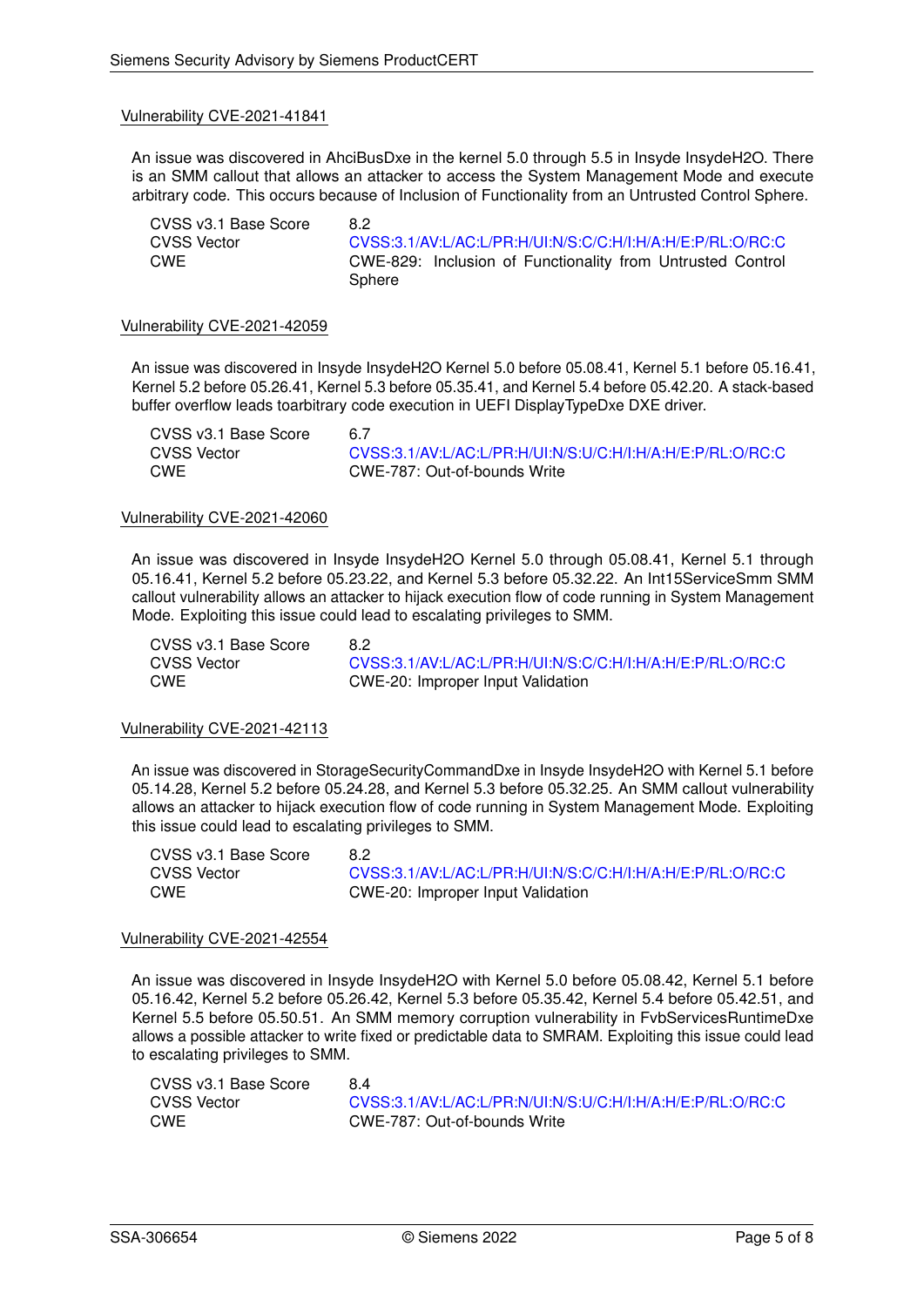An issue was discovered in UsbCoreDxe in Insyde InsydeH2O with kernel 5.5 before 05.51.45, 5.4 before 05.43.45, 5.3 before 05.35.45, 5.2 before 05.26.45, 5.1 before 05.16.45, and 5.0 before 05.08.45. An SMM callout vulnerability allows an attacker to hijack execution flow of code running in System Management Mode. Exploiting this issue could lead to escalating privileges to SMM.

CVSS v3.1 Base Score 8.2

CVSS Vector [CVSS:3.1/AV:L/AC:L/PR:H/UI:N/S:C/C:H/I:H/A:H/E:P/RL:O/RC:C](https://www.first.org/cvss/calculator/3.1#CVSS:3.1/AV:L/AC:L/PR:H/UI:N/S:C/C:H/I:H/A:H/E:P/RL:O/RC:C)<br>CWE CWE-20: Improper Input Validation CWE CWE-20: Improper Input Validation

#### Vulnerability CVE-2021-43522

An issue was discovered in Insyde InsydeH2O with kernel 5.1 through 2021-11-08, 5.2 through 2021-11-08, and 5.3 through 2021-11-08. A StorageSecurityCommandDxe SMM memory corruption vulnerability allows an attacker to write fixed or predictable data to SMRAM. Exploiting this issue could lead to escalating privileges to SMM.

| CVSS v3.1 Base Score | 7.5                                                        |
|----------------------|------------------------------------------------------------|
| <b>CVSS Vector</b>   | CVSS:3.1/AV:L/AC:H/PR:H/UI:N/S:C/C:H/I:H/A:H/E:P/RL:O/RC:C |
| <b>CWE</b>           | CWE-787: Out-of-bounds Write                               |

#### Vulnerability CVE-2021-43615

An issue was discovered in HddPassword in Insyde InsydeH2O with kernel 5.1 before 05.16.23, 5.2 before 05.26.23, 5.3 before 05.35.23, 5.4 before 05.43.22, and 5.5 before 05.51.22. An SMM memory corruption vulnerability allows an attacker to write fixed or predictable data to SMRAM. Exploiting this issue could lead to escalating privileges to SMM.

CVSS v3.1 Base Score 8.2

CVSS Vector [CVSS:3.1/AV:L/AC:L/PR:H/UI:N/S:C/C:H/I:H/A:H/E:P/RL:O/RC:C](https://www.first.org/cvss/calculator/3.1#CVSS:3.1/AV:L/AC:L/PR:H/UI:N/S:C/C:H/I:H/A:H/E:P/RL:O/RC:C) CWE CWE-787: Out-of-bounds Write

# Vulnerability CVE-2021-45969

An issue was discovered in AhciBusDxe in Insyde InsydeH2O with kernel 5.1 before 05.16.25, 5.2 before 05.26.25, 5.3 before 05.35.25, 5.4 before 05.43.25, and 5.5 before 05.51.25. A vulnerability exists in the SMM (System Management Mode) branch that registers a SWSMI handler that does not sufficiently check or validate the allocated buffer pointer (the CommBuffer+8 location).

CVSS v3.1 Base Score 8.4

CVSS Vector [CVSS:3.1/AV:L/AC:L/PR:N/UI:N/S:U/C:H/I:H/A:H/E:P/RL:O/RC:C](https://www.first.org/cvss/calculator/3.1#CVSS:3.1/AV:L/AC:L/PR:N/UI:N/S:U/C:H/I:H/A:H/E:P/RL:O/RC:C) CWE CWE-120: Buffer Copy without Checking Size of Input ('Classic Buffer Overflow')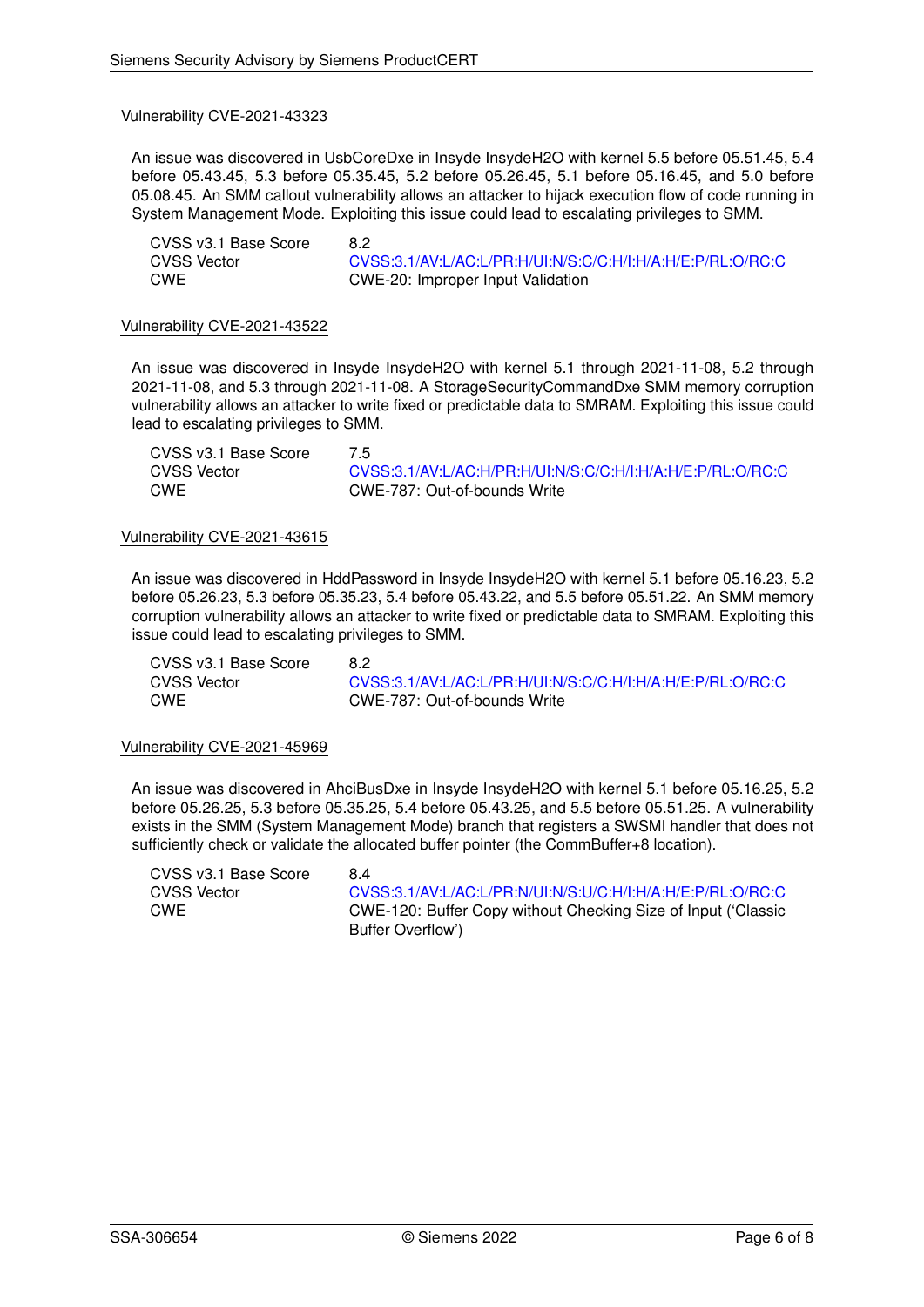An issue was discovered in IdeBusDxe in Insyde InsydeH2O with kernel 5.1 before 05.16.25, 5.2 before 05.26.25, 5.3 before 05.35.25, 5.4 before 05.43.25, and 5.5 before 05.51.25. A vulnerability exists in the SMM (System Management Mode) branch that registers a SWSMI handler that does not sufficiently check or validate the allocated buffer pointer (the status code saved at the CommBuffer+4 location).

CVSS v3.1 Base Score 8.4<br>CVSS Vector 6.9 CVSS Vector [CVSS:3.1/AV:L/AC:L/PR:N/UI:N/S:U/C:H/I:H/A:H/E:P/RL:O/RC:C](https://www.first.org/cvss/calculator/3.1#CVSS:3.1/AV:L/AC:L/PR:N/UI:N/S:U/C:H/I:H/A:H/E:P/RL:O/RC:C)<br>CWE CWE-120: Buffer Copy without Checking Size of Input ('Classic CWE CWE-120: Buffer Copy without Checking Size of Input ('Classic Buffer Overflow')

# Vulnerability CVE-2021-45971

An issue was discovered in SdHostDriver in Insyde InsydeH2O with kernel 5.1 before 05.16.25, 5.2 before 05.26.25, 5.3 before 05.35.25, 5.4 before 05.43.25, and 5.5 before 05.51.25. A vulnerability exists in the SMM (System Management Mode) branch that registers a SWSMI handler that does not sufficiently check or validate the allocated buffer pointer (CommBufferData).

CVSS v3.1 Base Score 8.4

CVSS Vector [CVSS:3.1/AV:L/AC:L/PR:N/UI:N/S:U/C:H/I:H/A:H/E:P/RL:O/RC:C](https://www.first.org/cvss/calculator/3.1#CVSS:3.1/AV:L/AC:L/PR:N/UI:N/S:U/C:H/I:H/A:H/E:P/RL:O/RC:C) CWE CWE-120: Buffer Copy without Checking Size of Input ('Classic Buffer Overflow')

#### Vulnerability CVE-2022-24030

An issue was discovered in AhciBusDxe in Insyde InsydeH2O with kernel 5.1 through 5.5. An SMM memory corruption vulnerability allows an attacker to write fixed or predictable data to SMRAM. Exploiting this issue could lead to escalating privileges to SMM.

CVSS v3.1 Base Score 8.4 CVSS Vector [CVSS:3.1/AV:L/AC:L/PR:N/UI:N/S:U/C:H/I:H/A:H/E:P/RL:O/RC:C](https://www.first.org/cvss/calculator/3.1#CVSS:3.1/AV:L/AC:L/PR:N/UI:N/S:U/C:H/I:H/A:H/E:P/RL:O/RC:C) CWE CWE-787: Out-of-bounds Write

#### Vulnerability CVE-2022-24031

An issue was discovered in NvmExpressDxe in Insyde InsydeH2O with kernel 5.1 through 5.5. An SMM memory corruption vulnerability allows an attacker to write fixed or predictable data to SMRAM. Exploiting this issue could lead to escalating privileges to SMM.

CVSS v3.1 Base Score 8.2

CVSS Vector [CVSS:3.1/AV:L/AC:L/PR:H/UI:N/S:C/C:H/I:H/A:H/E:P/RL:O/RC:C](https://www.first.org/cvss/calculator/3.1#CVSS:3.1/AV:L/AC:L/PR:H/UI:N/S:C/C:H/I:H/A:H/E:P/RL:O/RC:C) CWE CWE-787: Out-of-bounds Write

#### Vulnerability CVE-2022-24069

An issue was discovered in AhciBusDxe in Insyde InsydeH2O with kernel 5.0 before 05.08.41, 5.1 before 05.16.29, 5.2 before 05.26.29, 5.3 before 05.35.29, 5.4 before 05.43.29, and 5.5 before 05.51.29. An SMM callout vulnerability allows an attacker to hijack the execution flow of code running in System Management Mode. Exploiting this issue could lead to escalating privileges to SMM.

| CVSS v3.1 Base Score | 8.2                                                        |
|----------------------|------------------------------------------------------------|
| CVSS Vector          | CVSS:3.1/AV:L/AC:L/PR:H/UI:N/S:C/C:H/I:H/A:H/E:P/RL:O/RC:C |
| <b>CWE</b>           | CWE-20: Improper Input Validation                          |